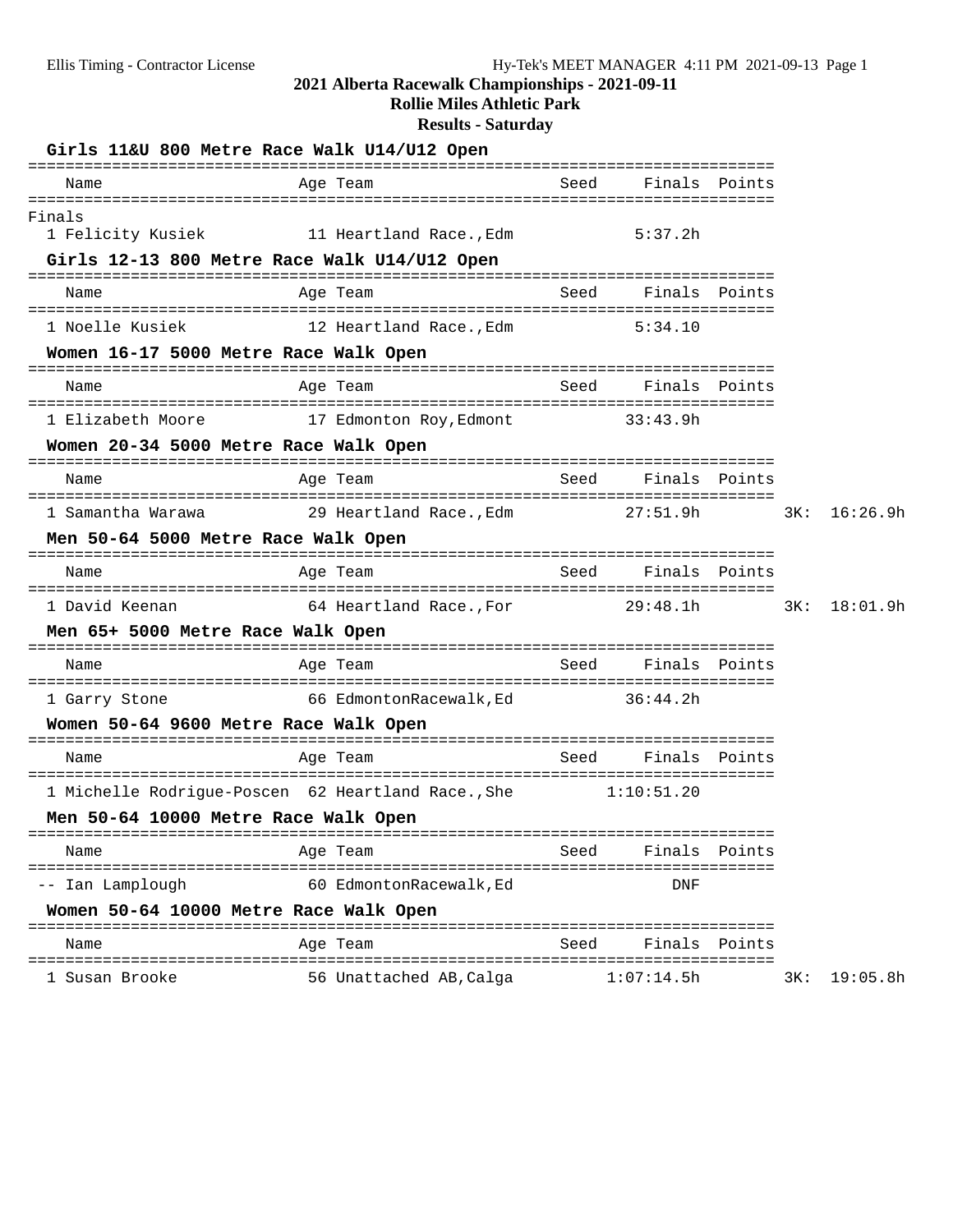# Ellis Timing - Contractor License Hy-Tek's MEET MANAGER 4:11 PM 2021-09-13 Page 2

**2021 Alberta Racewalk Championships - 2021-09-11**

**Rollie Miles Athletic Park**

## **Results - Saturday**

## **Men 65+ 10000 Metre Race Walk Open**

| Name                                | Age Team                                           | Seed                     | Finals Points |              |
|-------------------------------------|----------------------------------------------------|--------------------------|---------------|--------------|
| 1 Henry Charrois<br>2 Robert Howard | 70 EdmontonRacewalk, Ed<br>74 EdmontonRacewalk, Ed | 1:04:08.2h<br>1:17:03.9h |               | 3K: 18:23.2h |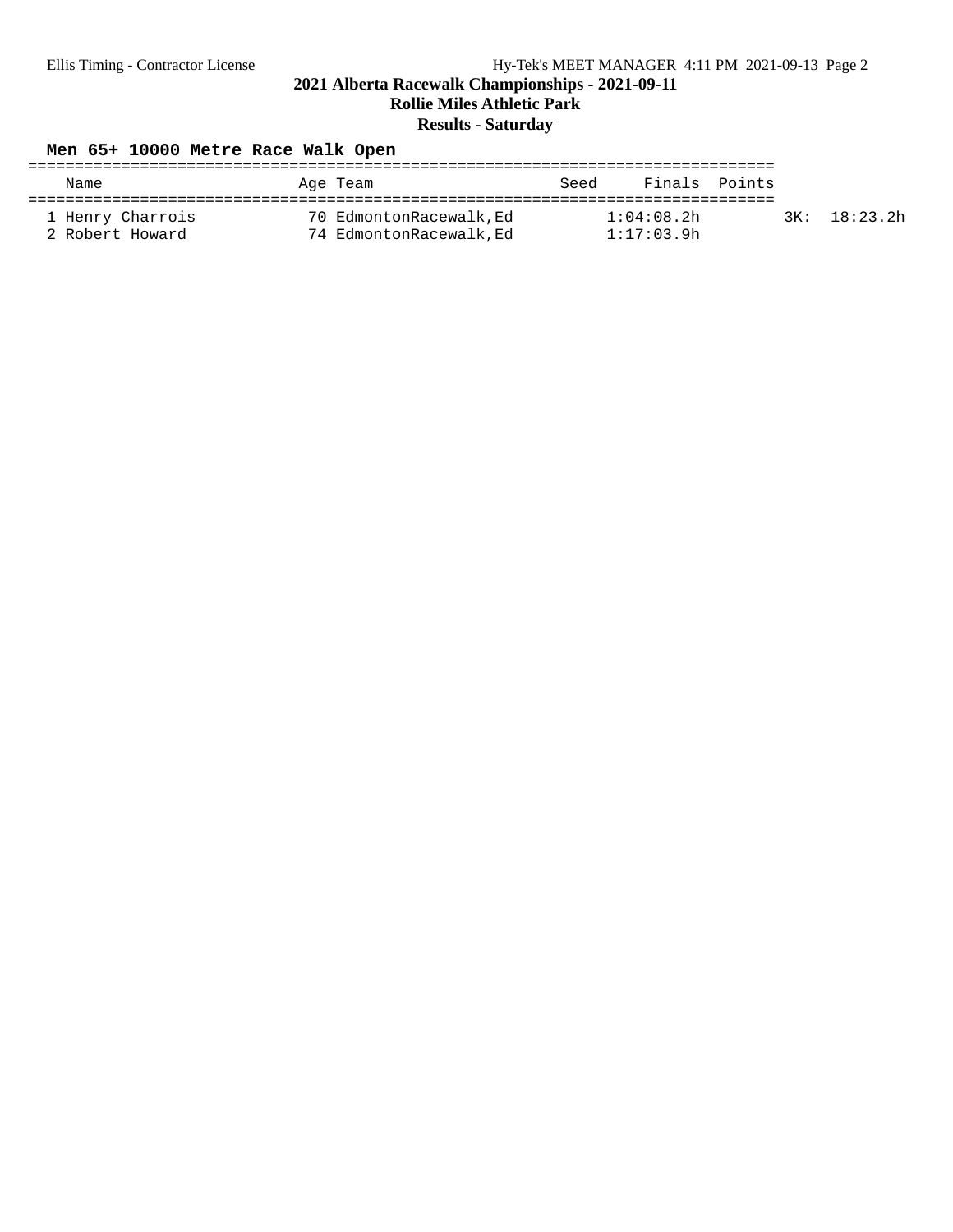| Ellis Timing - Contractor License           | 2021 Alberta Racewalk Championships - 2021-09-11               |            |                                   | Hy-Tek's MEET MANAGER 1:38 AM 2021-09-13 Page 1  |     |              |
|---------------------------------------------|----------------------------------------------------------------|------------|-----------------------------------|--------------------------------------------------|-----|--------------|
|                                             | Results - Saturday - Age Grading: 5 Yr Indiv & 5 yr Multi      |            | <b>Rollie Miles Athletic Park</b> |                                                  |     |              |
|                                             | W16-17 5000 Metre Race Walk Open                               |            |                                   |                                                  |     |              |
| Name                                        | Age Team                                                       | Seed       | Finals                            | Age-Grading Points                               |     |              |
| Finals                                      |                                                                |            |                                   |                                                  |     |              |
| 1 Elizabeth Moore                           | W17 Edmonton Roy, Edmont                                       |            |                                   | 33:43.9h 33:43.91 58.65%                         |     |              |
|                                             | W20-34 5000 Metre Race Walk Open                               |            |                                   |                                                  |     |              |
| Name                                        | Age Team                                                       | Seed       | Finals                            | Age-Grading Points                               |     |              |
| 1 Samantha Warawa                           |                                                                |            |                                   | 27:51.91 71.00%                                  |     | 3K: 16:26.9h |
|                                             | M50-64 5000 Metre Race Walk Open                               |            |                                   |                                                  |     |              |
| Name                                        | Age Team                                                       | Seed       | Finals                            | Age-Grading Points                               |     |              |
| 1 David Keenan                              | M63 Heartland Race.,For 29:48.1h                               |            |                                   | 23:51.56 75.27%                                  | 3K: | 18:01.9h     |
| M65+ 5000 Metre Race Walk Open              |                                                                |            |                                   |                                                  |     |              |
| Name                                        | Age Team                                                       | Seed       | Finals                            | Age-Grading Points                               |     |              |
| 1 Garry Stone                               | M65 EdmontonRacewalk,Ed                                        |            | 36:44.2h                          | 27:55.20 64.33%                                  |     |              |
|                                             | W50-64 9600 Metre Race Walk Open                               |            |                                   |                                                  |     |              |
| Name                                        | Age Team                                                       | Seed       | Finals                            | Age-Grading Points                               |     |              |
|                                             | 1 Michelle Rodrigue-Poscen W62 Heartland Race., She            | 1:10:51.20 |                                   |                                                  |     |              |
|                                             | W50-64 10000 Metre Race Walk Open                              |            |                                   |                                                  |     |              |
| Name                                        | Age Team                                                       | Seed       | Finals                            | Age-Grading Points                               |     |              |
| 1 Susan Brooke                              | W56 Unattached AB, Calga                                       |            |                                   | $1:07:14.5h$ 56:22.13 72.65%                     | 3K: | 19:05.8h     |
|                                             | M50-64 10000 Metre Race Walk Open                              |            |                                   |                                                  |     |              |
| Name                                        | Age Team                                                       | Seed       | Finals                            | ==================<br>Age-Grading Points         |     |              |
| -- Ian Lamplough                            | M60 EdmontonRacewalk, Ed                                       |            | DNF                               | ============================                     |     |              |
| M65+ 10000 Metre Race Walk Open             |                                                                |            |                                   |                                                  |     |              |
| Name                                        | Age Team                                                       | Seed       | Finals                            | Age-Grading Points                               |     |              |
| =======================<br>1 Henry Charrois | ==================================<br>M70 EdmontonRacewalk, Ed |            | 1:04:08.2h                        | =============================<br>46:20.33 80.24% | 3K: | 18:23.2h     |

2 Robert Howard M74 EdmontonRacewalk,Ed 1:17:03.9h 55:40.77 66.78%